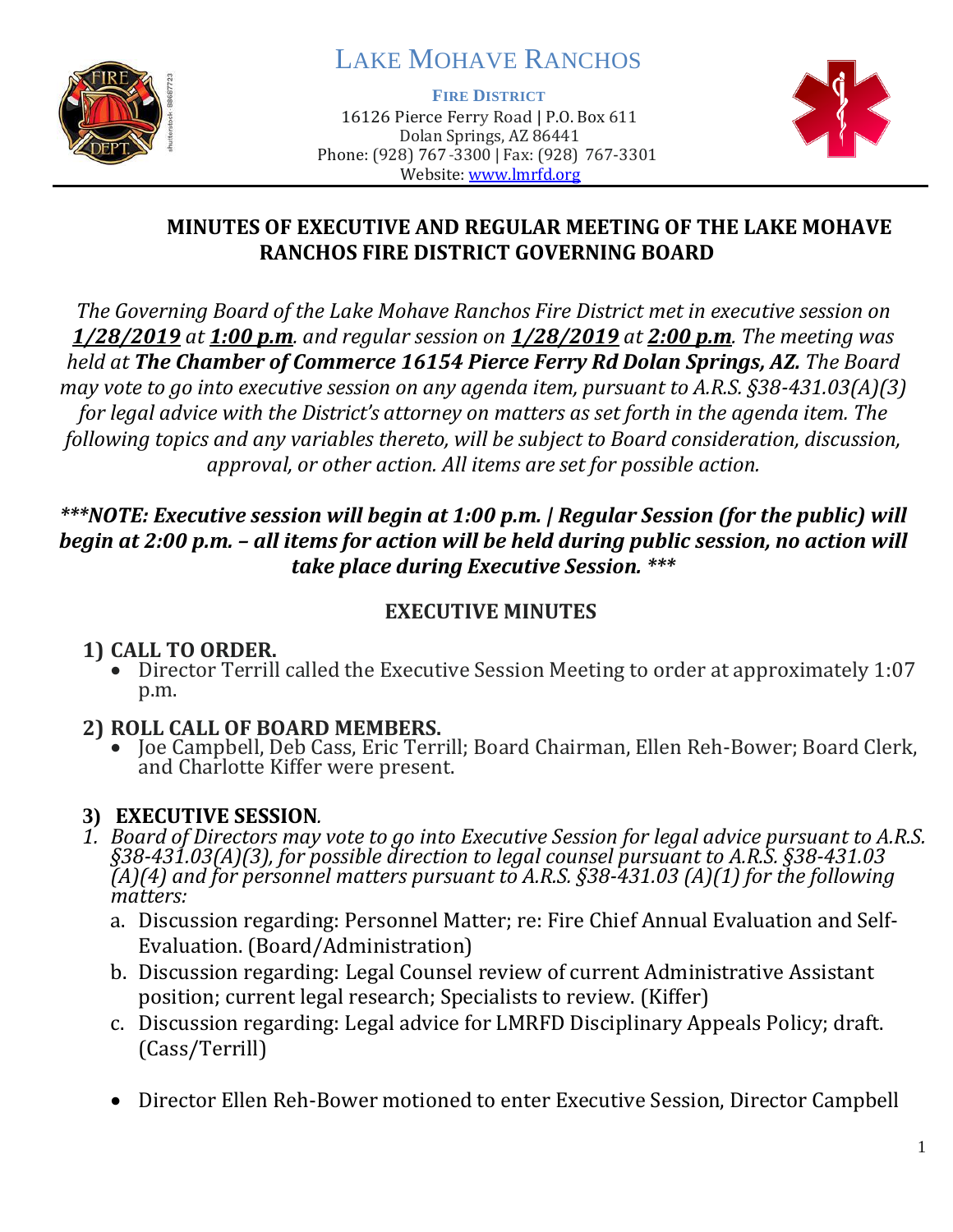2nd. Director Reh-Bower, Director Campbell, Director Cass, Director Kiffer and Director Terrill voted "aye." Motion carried, unanimously.

## **4) ADJOURNMENT**.

- Director Terrill adjourned Executive Session at approximately 1:33 p.m.
- Director Terrill called a recess for approximately 30 minutes, until Regular Session would begin.

### **REGULAR MINUTES**

**\_\_\_\_\_\_\_\_\_\_\_\_\_\_\_\_\_\_\_\_\_\_\_\_\_\_\_\_\_\_\_\_\_\_\_\_\_\_\_\_\_\_\_\_\_\_\_\_\_\_\_\_\_\_\_\_\_\_\_\_\_\_\_\_\_\_\_\_\_\_\_\_\_\_\_\_\_\_\_\_\_\_\_\_\_\_\_\_\_\_\_\_\_\_\_**

## **1) CALL TO ORDER.**

• Director Terrill called the Regular Meeting to order at approximately 2:00 p.m.

#### **2) ROLL CALL OF BOARD MEMBERS.**

• Joe Campbell, Deb Cass, Eric Terrill; Board Chairman, Ellen Reh-Bower; Board Clerk, and Charlotte Kiffer were present.

## **3) PLEDGE OF ALLIEGANCE.**

• Recited.

#### **4) APPROVAL OF MINUTES.**

- a. Executive Session 11/26/2018 (Set 1-A3/A4-Items A, B, C, D, E and F, Set 2-A1- Item F, Set 3-A1 Items G, H and I)
- Tabled for review/revisions.
	- b. Regular Session 12/27/2018
- Director Kiffer motioned to approve, Director Reh-Bower 2<sup>nd</sup>. Director Kiffer, Director Reh-Bower, Director Campbell, Director Terrill and Director Cass voted "aye." Motion carried, unanimously.
	- c. Executive Session 12/27/2018 (Set 1 A3/A4 Items A, B, C, D, E, F and H and Set 2 A1 Item F)
- Tabled for review/revisions.

# **5) REPORTS.**

- *a.* **December 2018 Financial Report(s).** *(The financial report(s) are to be reviewed and approved by the Board).*
- *Revenue for the month of December was \$114,837 which was \$26,636 over budget.*
- *Mohave County Revenue for December was \$75,200 which was \$41,805 over budget.*
- *Non‐Tax Revenue for the month of December was \$39,636 which was \$15,170 under budget.*
- *Expenses for December totaled \$82,554 which was over budget by \$6,624.*
- *Personnel expenses were \$4,776 under budget.*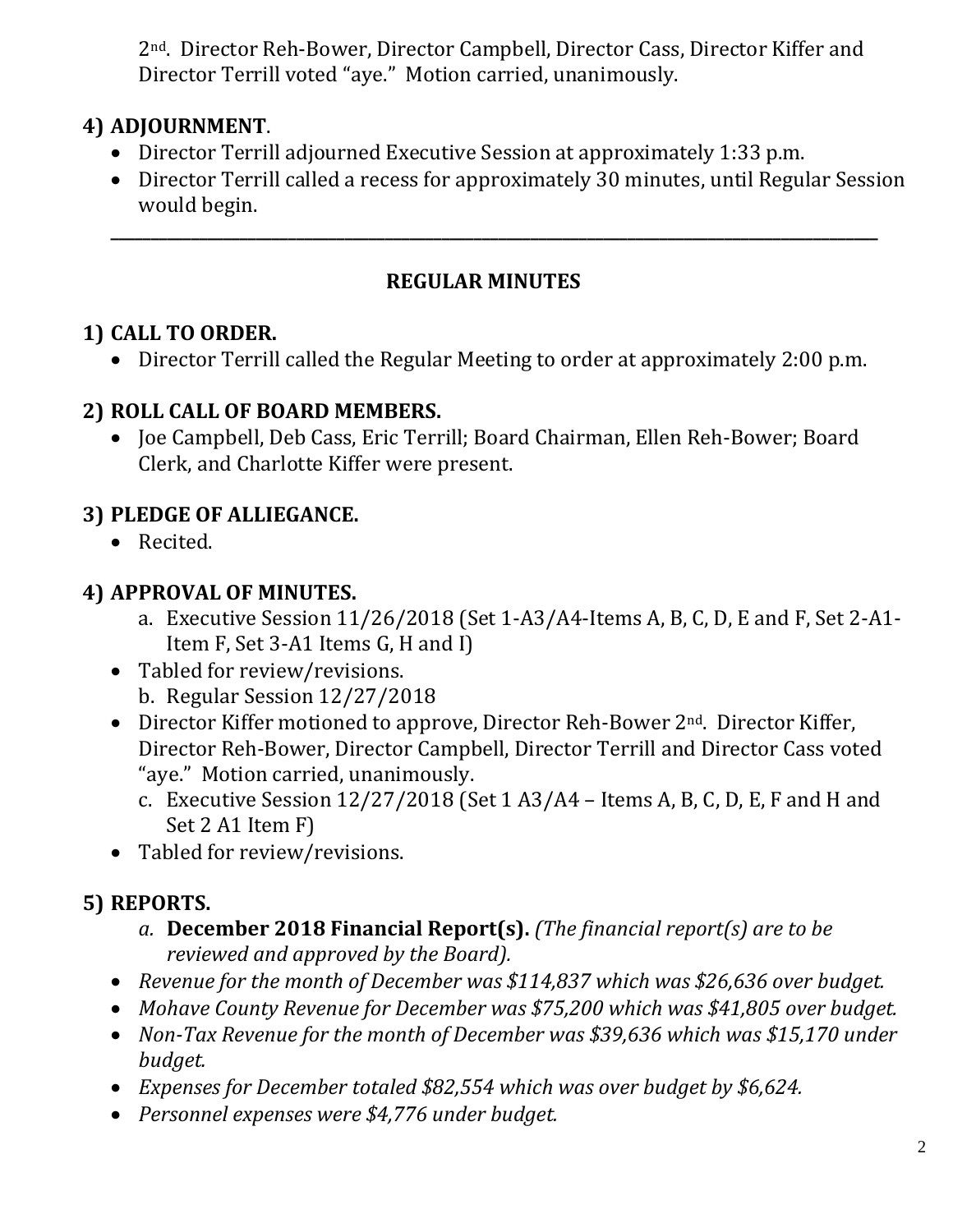- *Managerial expenses were \$14,488 over budget. This variance was caused predominantly by legal fees, timing on ambulance billing and audit fees.*
- *Year to date Revenue is \$654,017 which is \$116,144 over budget.*
- *Ambulance revenue is \$72,049 over budget YTD.*
- *Year to date Expenses are \$462,370 which is \$4,501 over budget.*
- *Legal Fees are \$19,670 over the budget for the year.*
- *Total cash is \$637,691 which is \$46,111, more than December 31, 2017.*
	- o Director Kiffer inquired about the Cardiac Monitor funding. Mr. Buldra noted that the manufacture provided a better funding rate, after exhausting outside source searches. Chief DeMaio noted the purchase of the 4 Cardiac Monitors has been completed, in-line with the Board's action to purchase 2 and finance 2, (providing a lower rate would be applied), which has been given for a financing option of 4%. Director Kiffer inquired about the assets for 2017 & 2018, where the difference is coming from. Mr. Buldra explained it's a timing issue with when payroll is processed. Director Kiffer inquired about the amount indicated under Accounts Payable, \$11,724.00. Mr. Buldra explained the majority of that is an A/P Adjustment for the Audit, noting that amount is an accrued amount from the FY 17/18 that was adjusted to reflect for that FY and not current FY.
	- o Director Reh-Bower inquired about receiving the Mohave County Statements. Mr. Buldra explained it's the Board's decision, but his recommendation is that it not be included with the monthly Financial Packet, because it does convolute the financial information, stating that Statement can be supplied as a separate document. Mr. Buldra noted the issue is giving to much information, and people don't know where they are looking or what to look for. Director Reh-Bower asked for the Mohave County Statement to be emailed, along with the MediClaim Data Report. Director Reh-Bower inquired about the invoicing from MediClaim Data, and Mr. Buldra along with Chief DeMaio explained Mr. Sherry doesn't bill very consistently also noting there are discrepancies with his billing and LMRFD's. Mr. Buldra noted that LMRFD is showing more monies received than what MediClaim Data is reporting, adding this is a matter he is researching with Chief DeMaio for what/how it's been reconciled. Chief DeMaio explained all items are sent to Mr. Sherry for processing, they will research where the disconnect is on what's received vs. reported. Director Reh-Bower asked about a breakdown for Tax Receivables and Ambulance Receivables. Mr. Buldra explained he could split out the A/R and put part of the Property Tax Receivable in there and have an Ambulance Receivable Account also. Director Reh-Bower and Mr. Buldra reviewed the "Contingency Fund," noting it's included in the total amount, rather than a separate budget item and is conformed to proper accounting procedures/reporting. Director Reh-Bower asked for a breakdown on Chief,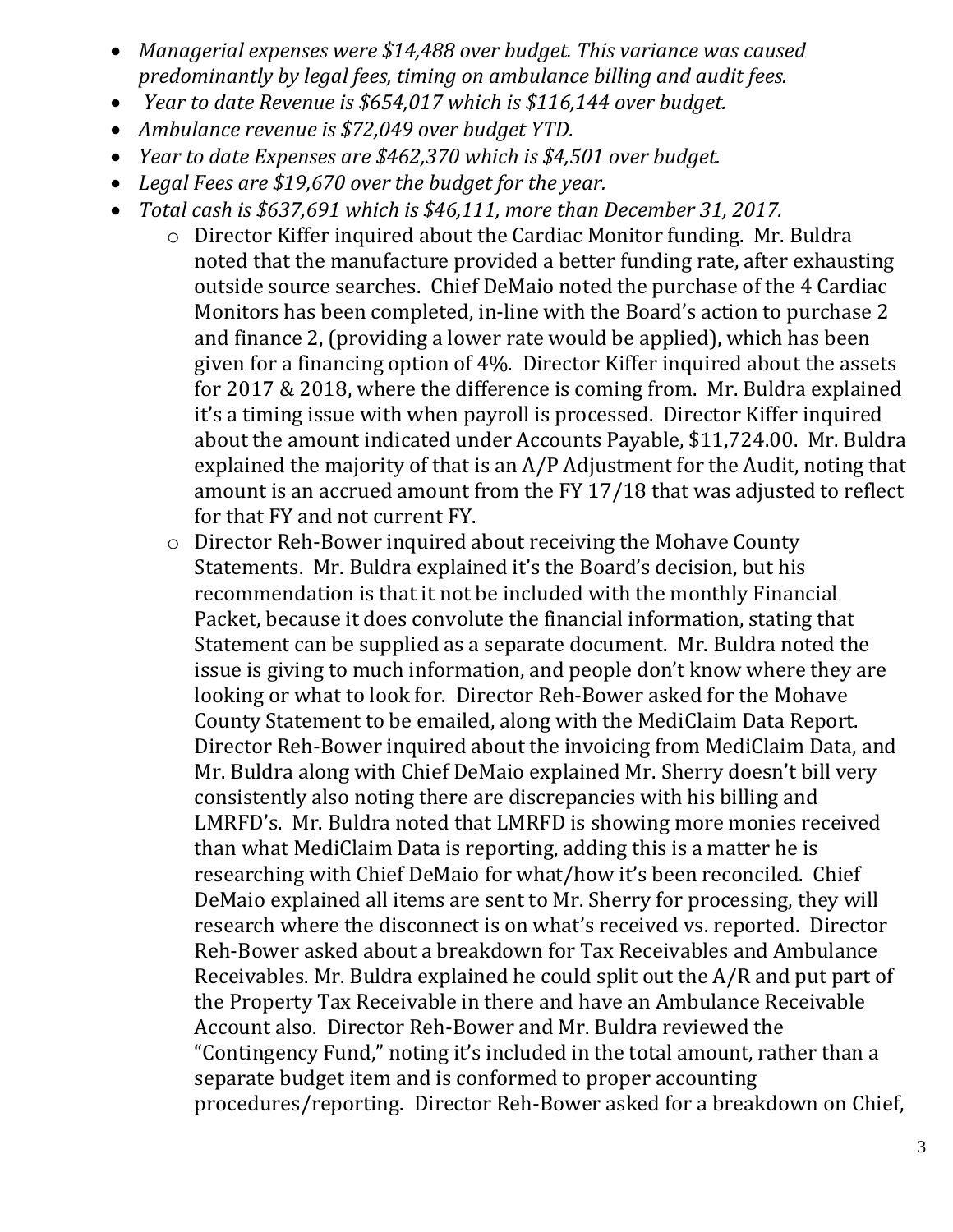Administration and Suppression wages to also be provided. Chief DeMaio called a point of order to Chair Terrill, stating these are action items and not agendized, that any addendums or changes to the report need to be on next month's Agenda and by changing/adding reports there may be more cost incurred than what the Contractual Agreement states with Mr. Buldra. Director Reh-Bower asked about Liability payments reporting for December and Mr. Buldra noted that was a timing issue, they will reflect on January.

- o Chief DeMaio noted the Chase Credit Card Points would be cashed-out Quarterly.
	- Director Kiffer motioned to approve the December 2018 Financial Report, Director Cass 2nd. Director Kiffer, Director Cass, Director Terrill, Director Reh-Bower and Director Campbell voted "aye," motion carried, unanimously.
- b. Discussion and possible action regarding: Review and acceptance of FY 17/18 LMRFD Audit Report from Brian Richards. (Richards)
- Mr. Richards provided a brief overview of FY 17/18 LMRFD Audit. Mr. Richards noted there weren't any Internal Control issues present, the District follows and is within compliance of Title 48 as well. Mr. Richards reviewed the Accounting Standards and provided a brief detail of the changes that were effective this year for accrual reporting. Mr. Richards reviewed financial changes through the year; assets, revenues and expenditures. Some of the items explained were: liabilities, monies in & out, reports, carry-over (Contingency Fund), projections and contribution rates. In summarization; calculations, fund balance for carry-over, cash on hand, receivables, accrual statements, scheduling of report projections, and total assets were reviewed as well. It was noted LMRFD took in more money for FY 17/18, than expected. Mr. Buldra noted that a disclosure correction will be revised by Mr. Richards before the final Audit is provided for approval, to remove the "uncompensated absences pay-out," as LMRFD does not have this Policy. The Board ensued in discussion regarding finalization date of the Audit Report to the Mohave County Board of Supervisors. Mr. Buldra explained it needs to be reviewed and approved no later than the February Meeting, in order to be filed on time. Item tabled for review. (*The LMRFD FY 17/18 Audit will be available on [www.lmrfd.org](http://www.lmrfd.org/) for full viewing, once approved by the LMRFD Board of Directors).* 
	- c**. Fire Chief's Report.** *(The governing body may not propose, discuss, deliberate or take legal action on this matter unless the specific matter is properly noticed for legal action. Therefore, action taken as a result of the Chief 's report will be limited to directing staff to study the matter or scheduling the matter for further consideration and discussion at a later date. (A.R.S. 38-431.02.K.)*
		- o *December 2018 LMRFD Run-Report*
			- AMR: 0, HWY-93: 13, Transports: 24, DOA: 4, Refusals Billed: 4, Refusals: 4, Fires: 2, Service: 5, Good Intent: 7 and False Alarms: 2. Total December 2018 Calls: 52.
		- o *Meadview Schedule: December 2018 actual coverage; February 2019 tentative*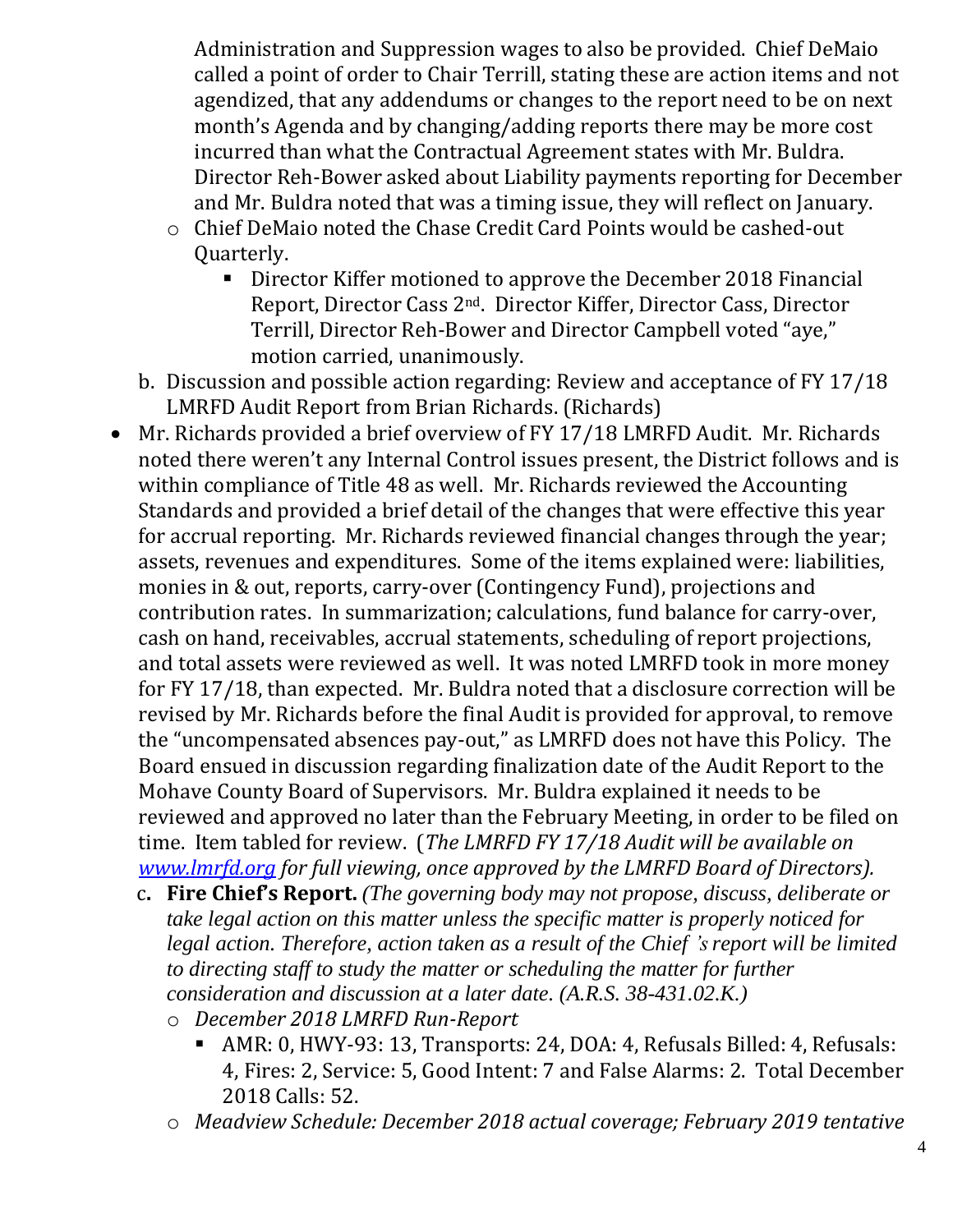*coverage.*

- December Actual: 24 covered days  $(+1)$  than what was scheduled), January Actual (as of 1/28/19):17/31 days covered (+1 than what was scheduled, due to a new POC being hired), February Tentative: 21/28 days scheduled. Chief (C-401) Calls After-Hours (only Calls, not other District business): 9.
- o *Meetings/Conferences/Trainings* 
	- Run-Review, Pre-Hospital Care Committee and WACEMS.
- o *District Properties*
	- *Title search (item is on Agenda)*
- o *District vehicles/apparatus*
	- C-401: water pump and glow plugs, A-1165: low fuel pressure sensor light, performed calibration and replaced fuel filters (fixed issue), coolant leak (in Ford's shop) possible water pump (no update on findings to date). WT-428: 3 new batteries, possible starter issue (District Mechanic is assessing).
- o *Projects in the works*
	- Ongoing Grants and attended a DOHS Meeting in Parker for a Radio Grant (grant was not funded this cycle). Extrication equipment from WACEMS Grant is due for delivery to the District in February.
- o *Other*
	- Website update containing information about free smoke detectors from the American Red Cross, adding a link to American Red Cross on Website as well (if not already there).
	- POC new hire.

# **6) CALL TO THE PUBLIC & CORRESPONDENCE**. *(Consideration and discussion of*

*comments and complaints from the public. Those wishing to address the Lake Mohave Ranchos Fire District Board need not request permission in advance. The Fire District Board is not permitted to discuss or take action on any item(s) that are not on the Agenda that are raised in the call to the public. However, individual Board Members may be permitted to respond to criticism directed to them. Otherwise, the Board may direct that staff review the matter or that the matter be placed on a future agenda. The Fire District Board cannot discuss or take legal action on any issue raised during the Call to the Public due to restriction of the Opening Meeting Law.)*

■ Pat Kelley-Staab; Spoke about the EEOC matter and noted she hoped that someone checked into VFIS covering this matter under liability. Ms. Kelley-Staab also noted in November Director Kiffer contacted her about speaking with the Investigator for the EEOC matter and acknowledged she would. Ms. Kelley-Staab indicated she never heard from the Investigator, and the Report states that she declined the interview, Ms. Kelley-Staab contacted Ms. Satchel advising her that she didn't decline the interview and it was then noticed that Ms. Satchel was calling an incorrect phone number, leaving messages and the person it belonged to didn't inform Ms. Satchel it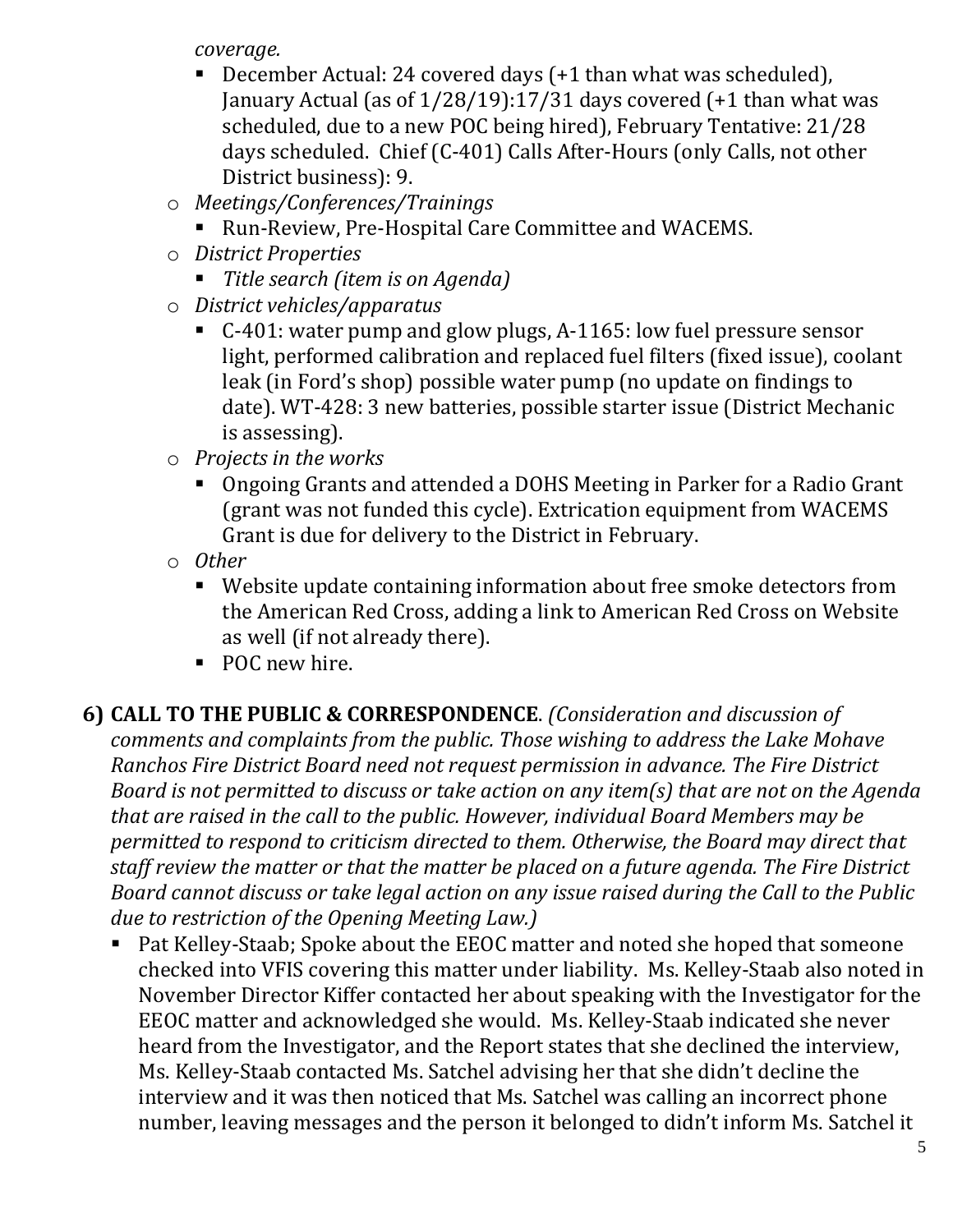was the wrong number, only assuming that Ms. Kelley-Staab was declining. Ms. Kelley-Staab wanted it to reflect that Ms. Satchel's statement was untrue and that she is a little upset about it.

- Walt Kiffer; Spoke about testing his printer with the 11x17 option, providing examples to the Board. Mr. Kiffer noted the numbers Mr. Buldra provided with 33.55% pays pension liability (19.8% unfunded and 13.7% normal) in his breakdown it's 60% goes to the unfunded liability, stating if the payment total is \$125k, 60% of that is \$73,770. Mr. Kiffer noted if the pension is amortized over 20 years that is 1,475,400,000.00, adding if the unfunded is \$855,000 the District is safe in fulfilling that at today's snapshot.
- Christine Baker; Spoke about the Agenda not being on the Website (yesterday), also stating there was a Fire in Meadview (last week) that burned a house down, stating LMRFD made it before the house burnt down, adding that it didn't do anything for the people there, stating this Fire Report isn't needed for Meadview, stating "it does absolutely nothing." Ms. Baker requested that more information be provided on the Chief's Report with information regarding DOA's, wanting to know how many people died because LMRFD didn't get there on time. Ms. Baker also stated she didn't understand what the Auditor was talking about because she can't see anything, noting she doesn't have a Report or Agenda. She stated that is the job of the Administrative Assistant, Karen Jackson, adding that "she needs to be fired, now, immediately, this cannot go on, we need to have the documents here..." Ms. Baker further went on saying she can't believe Ellen (Director Reh-Bower) doesn't have access, noting it looks like a lot more is going on.
- David Anthony; Requested future Agenda Items: HWY-93 Kingman Dispatch logs vs. LMRFD logs, equipment (i.e. trucks) wanting to know alternatives in another vehicle vs. having the Brush Truck Out-of-District.
- Colleen Barr; Inquired about fuel discounts.
	- o Chief DeMaio responded, noting that a discount is provided with a Maverick Discount Card.
- Mr. Sherwood; email received on 1/15/2019. (Administration)
	- o Chief DeMaio read the email correspondence aloud, Mr. Sherwood expressed his distaste for the annexation process that took place in LMRFD and wanted to "un-annex," from the District. *(The email correspondence will be posted on [www.lmrfd.org](http://www.lmrfd.org/) for accuracy purposes/submitter).*

# **7) BUSINESS.**

- a. Discussion and possible action regarding: Personnel Matter; re: Fire Chief Annual Evaluation and Self-Evaluation. (Board/Administration)
- Item tabled until February.
	- b. Discussion and possible action regarding: Legal Counsel review of current Administrative Assistant position; current legal research; Specialists to review. (Kiffer)
- Director Kiffer noted the Chief has provided Specialists information for an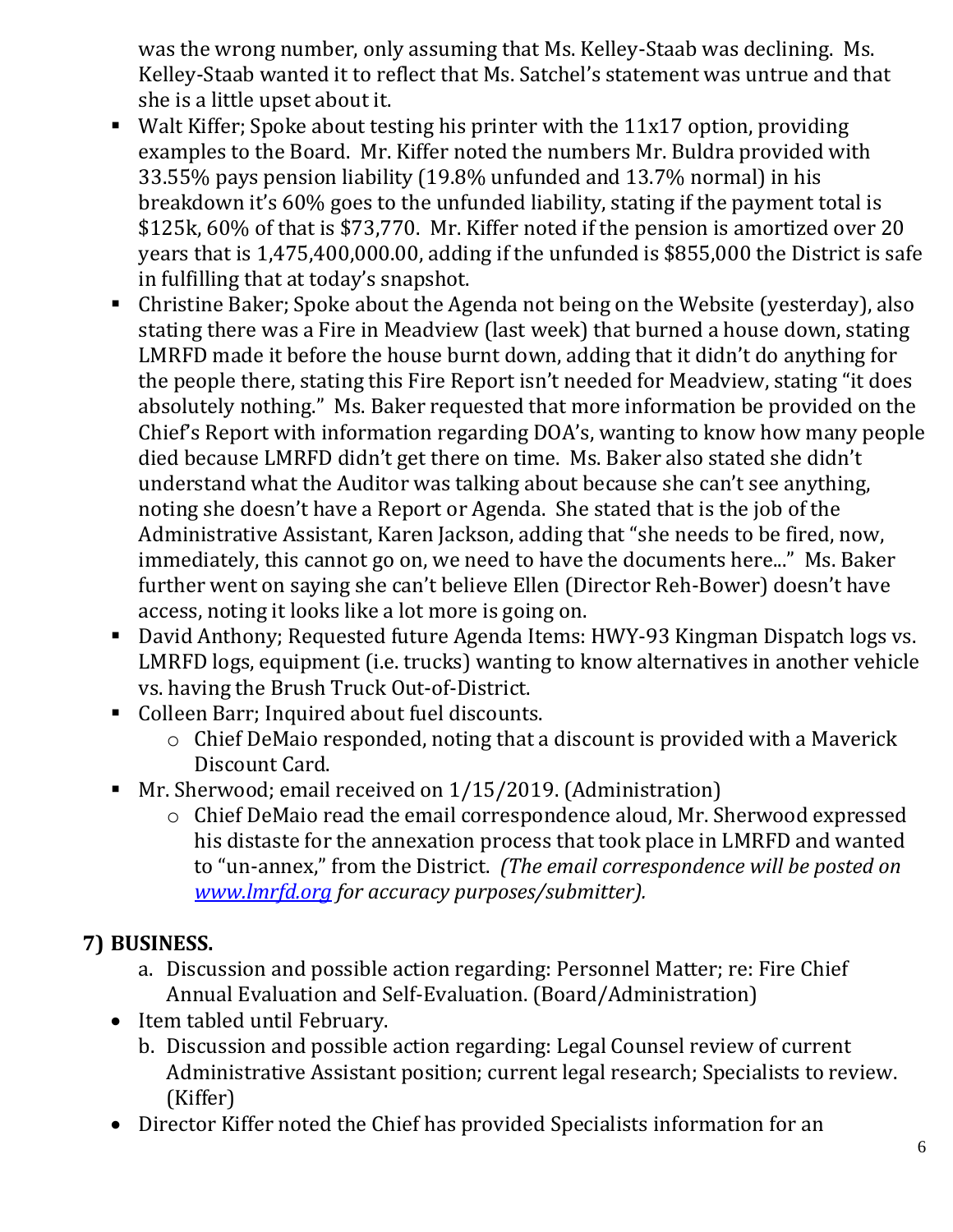evaluation. Director Kiffer noted that this item can be included on the Special Meeting, suggesting the Chief find out the cost, time-frame and if the evaluation can be performed. No Action, Direction only; report at Special Meeting.

- c. Discussion and possible action regarding: LMRFD Disciplinary Appeals Policy; draft for possible approval. (Cass)
- Items C, D, E & F are included in this discussion. The Board ensued in discussion of the Policies provided, past Policies (LMRFD & NACFD; when under Moore/Flynn direction) and suggested reviewing the materials, noting the past Policies are outdated, also adding material that was learned in AFDA can be possibly applied. Chief DeMaio advised we haven't reinvented the wheel on these Policies, we've borrowed other District's Policies and brought in drafts. Chief DeMaio noted the Policies the Board has are from 2009, which are extremely outdated and there is no separation of defining Sexual Harassment/Harassment, for example. Chief DeMaio noted that the draft Policies were actually written by the LMRFD District's Attorney and provided to other District's, and Legal Counsel can provide an overview of them. Chief DeMaio stated he's viewed the old Policy Manual and a lot of Policies don't apply for how the District is operating today. Pending; No Action.
	- d. Discussion and possible action regarding: LMRFD Grievance Policy; draft for possible approval. (Cass)
- Item included with Item E.
	- e. Discussion and possible action regarding: LMRFD Sexual Harassment/Harassment Policy; draft for possible approval. (Cass)
- Item included with Item E.
	- f. Discussion and possible action regarding: LMRFD Personnel Evaluation Policy; draft for possible approval. (Terrill)
- Item included with Item E.
	- g. Discussion and possible action regarding: Payroll discrepancy matter re: update. (Terrill)
- Director Terrill stated he was advised it's still in review and will do a follow-up. Pending/Tabled, No Action.
	- h. Discussion and possible action regarding: Attorney contact; review of current procedure. (Terrill)
- Director Terrill advised they are \$19k over Budget with Attorney expenses and need to put the breaks on. Director Terrill stated he has received calls on a Sunday from Mr. Whittington and Mr. Whittington's response to that was he always calls on Sunday, also adding he randomly contacts Ms. Jackson. Director Kiffer suggested funneling the contacts through the Chair, which was discussed last time. The Board ensued in discussion of the Chair authorizing contact and putting something in writing to Mr. Whittington and if it's unauthorized it's not being paid for. Director Kiffer wanted to know why he needed a Board Packet also, Director Cass noted he should only need the material applying to Executive Session. Director Kiffer noted she doesn't want to limit the contact the Chief or Administrative Assistant have with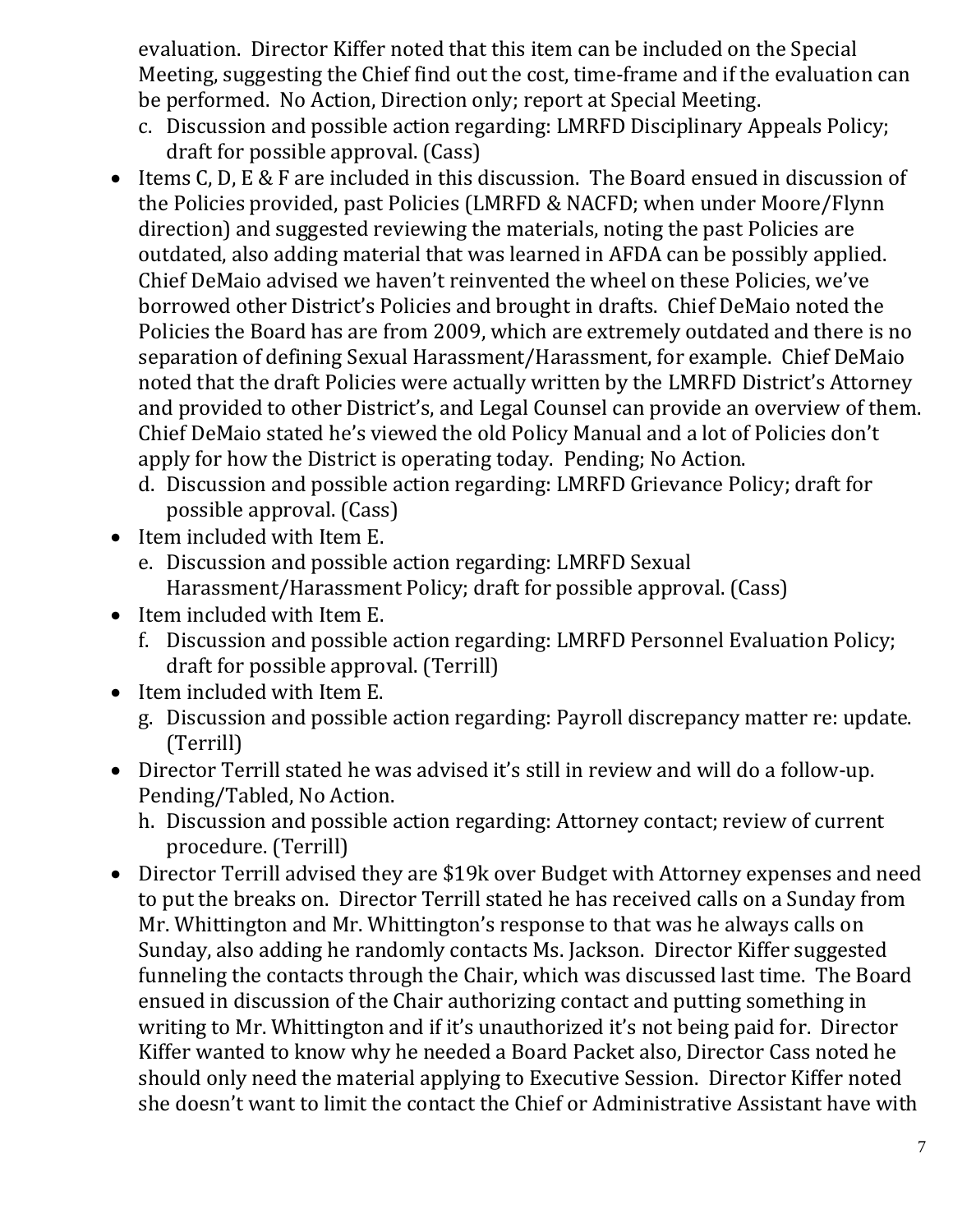Legal Counsel, but it should be in conjunction with the Chair. Chief DeMaio suggested the Board also review and possibly re-work the written Agreement between them and Mr. Whittington that was supplied in 2016 as it rolls over if not formally renewed, he also stated he would supply a copy of that to the Board. Chief DeMaio stated, Mr. Whittington's free day is Sunday and that's when he handles business without interruption and when he is contacting the Administrative Assistant on a Sunday, we are now paying for her to work and that's not a regular scheduled work day. Director Kiffer motioned to review Legal Counsels Contract/Agreement and notify via writing by the Board Chair to Mr. Whittington his Contract/Agreement is being reviewed and services need to be kept to a minimum and the Chair is the funnel for any contact from the Board, Staff and with Legal Counsel. Director Reh-Bower 2nd. Director Kiffer, Director Reh-Bower, Director Cass, Director Campbell and Director Terrill voted "aye." Motion carried, unanimously.

- i. Discussion re: Nomination of Board Chair and Clerk not listed as items for possible action on Special Agenda. (Kiffer)
- Director Kiffer stated a Special Agenda/Meeting was scheduled for December and when the Agenda came out it was missing the Board Chair and Clerk nominations (that were requested) and she wanted clarification as to why that happened. Director Cass stated she didn't know why it wasn't put on there, Chief DeMaio stated it's not his position to add/delete items on an Agenda, stating that is between the Chair and Administrative Assistant. The Board ensued in discussion regarding the list of requested items and where the ball dropped. Ms. Jackson was asked if she knew what happened, she stated she didn't know and would research the emails that were received. Director Terrill asked the Chief if he could direct Ms. Jackson to research the emails/matter. Chief DeMaio agreed to the request of direction. Member of the Public requested to speak, Chair gave permission. Ms. Kelley-Staab stated she was provided an Agenda to post for this Special Meeting and there was nothing provided to rescind the Meeting, Chief DeMaio stated that cancelation occurred 10 minutes prior to the Meeting, stating it's hard to rescind something in that time-frame, Director Terrill agreed. Director Cass stated there wasn't a quorum. Ms. Kelley-Staab wanted to know if she should have posted a cancelation notice. Ms. Jackson stated it was posted to the front page of the Website. Item tabled.
	- j. Discussion and possible action regarding: Review and notice of Gabriel & Ashworth invoices and payments. (Kiffer)
- Director Kiffer wanted clarification regarding the retainer fee being applied and if a final invoice had been received. Ms. Jackson (through email to Director Kiffer) notified that no other invoices have been received to pay as of to date. Director Cass stated the invoices were coming to her email first, she checked with Director Terrill and he hadn't received any as new Chair. Director Kiffer directed Director Terrill to do a follow-up on the invoice. Item tabled.
	- k. Discussion and possible action regarding: Adjusted invoice for annexation payment/ credit for invoice. (Kiffer)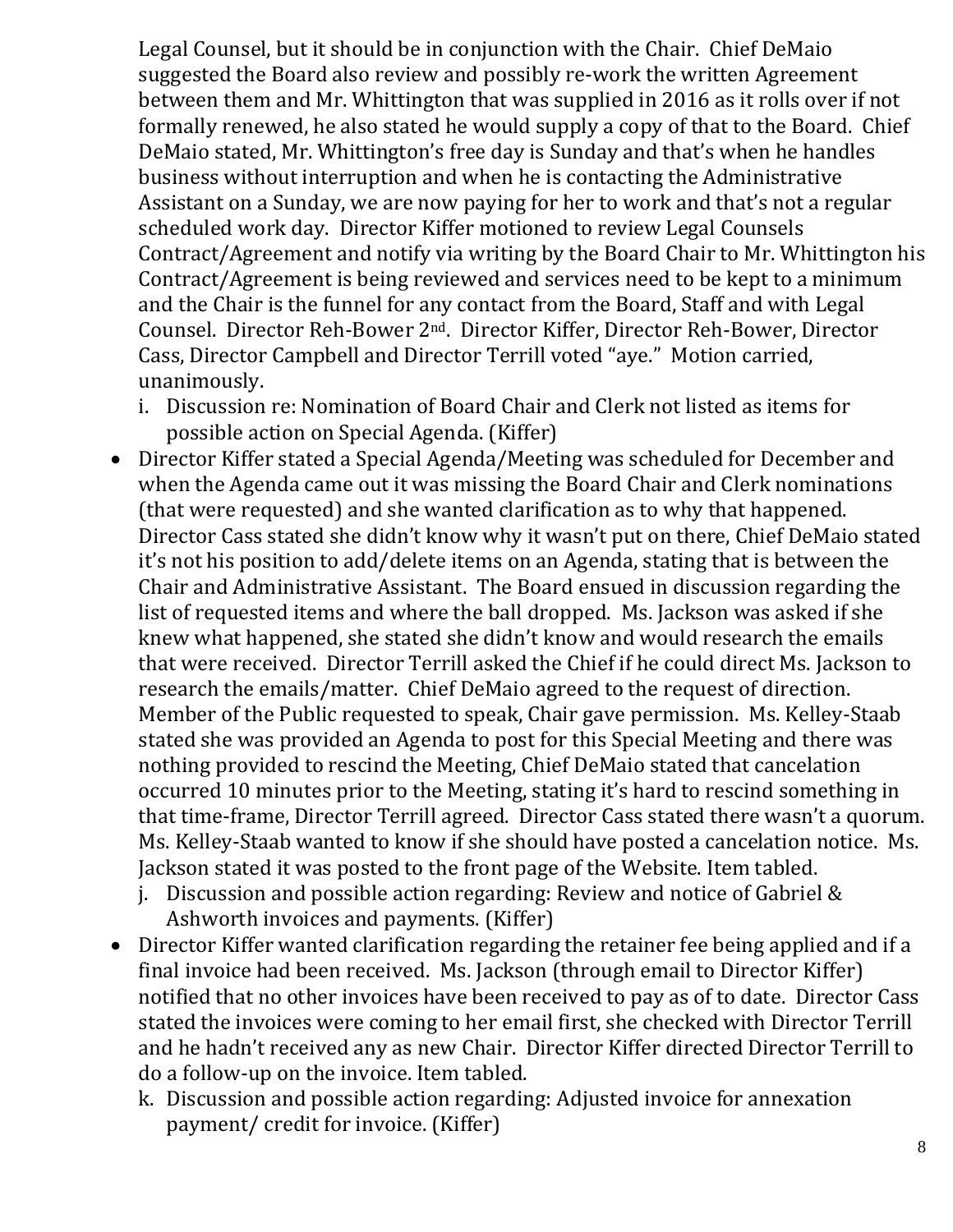- Director Kiffer advised the credit was applied for the annexation issue. No Action.
	- l. Discussion and possible action regarding: Review of email dated 3/26/2018 from Director Terrill and current proposed ADA accommodations for Director Terrill. (Cass/Kiffer)
- Director Cass wanted to clarify that it was suggested she didn't care about Director Terrill's request/issue and that was not the case, she noted in her email she responded back stating she would see what she could do to help. Director Cass stated she did speak with the Chief and Ms. Jackson regarding changing the fonts for Director Terrill. Director Kiffer asked if the District has received any formal complaint, Chief DeMaio replied, "Not that I'm aware of." Director Kiffer wanted to know if what Mr. Kiffer showed him would work, Director Terrill stated it would. Chief DeMaio noted the District's printer doesn't support that paper size and a purchase would need approved. Director Terrill stated what Staff is doing is working now too. Director Kiffer motioned for the Chief to work with Mr. Kiffer on purchasing the most efficient printer in creating 11x17 documents to enable our Chair to be able to read all the documents. Director Cass 2nd. Director Kiffer, Director Cass, Director Reh-Bower, Director Campbell voted "aye." Director Terrill abstained. Motion carried.
	- m. Discussion and possible action regarding: Review of Ambulance Revenue increase; Ambulance Receivables; Tax Receivables; LMRFD District Personnel vehicle cost breakdown (fuel/repairs & maintenance); LMRFD apparatus cost breakdown (fuel/repairs & maintenance). (Kiffer)
- Director Kiffer wanted to know if there was anything tangible regarding this for a visual review. Mr. Buldra noted that a comparison report could be ran, and Chief DeMaio noted for fuel it's broken down on the fuel log for which employee fuels up for how much, the vehicle ID and mileage. Mr. Buldra noted, this is not being broke down in QuickBooks, also adding that for the apparatus breakdown in the memo line it's indicated for which repair applies to what vehicle. Mr. Buldra wanted to know the time period to reflect this information, Director Kiffer stated this was a Call to the Public inquiry last month and followed up on the item as a request on the Agenda. Mr. Buldra respectively explained that it should go through the proper channels and be a Public Records Request for those documents. Director Terrill asked if any Member of the Public would like to speak to this item. Member of the Public, Walt Kiffer stated he recalled asking about the Ambulance Revenue portion but doesn't recall asking for the other information. Mr. Kiffer wanted to know more information regarding the fluctuation of Ambulance Revenue. Chief DeMaio explained that an increase in rate charges occurred for the Ambulance side and that was not included in the Budget at the time of expected monies. Chief DeMaio explained the rate increases were for Base Rate, Mileage and Stand-By. Chief DeMaio noted the fuel cost is starting to decline but has been trending higher, on average at .50 cents. Chief DeMaio noted the collection rate is trending at 80% currently. Mr. Buldra noted he's seen an increase within last 12 months of what's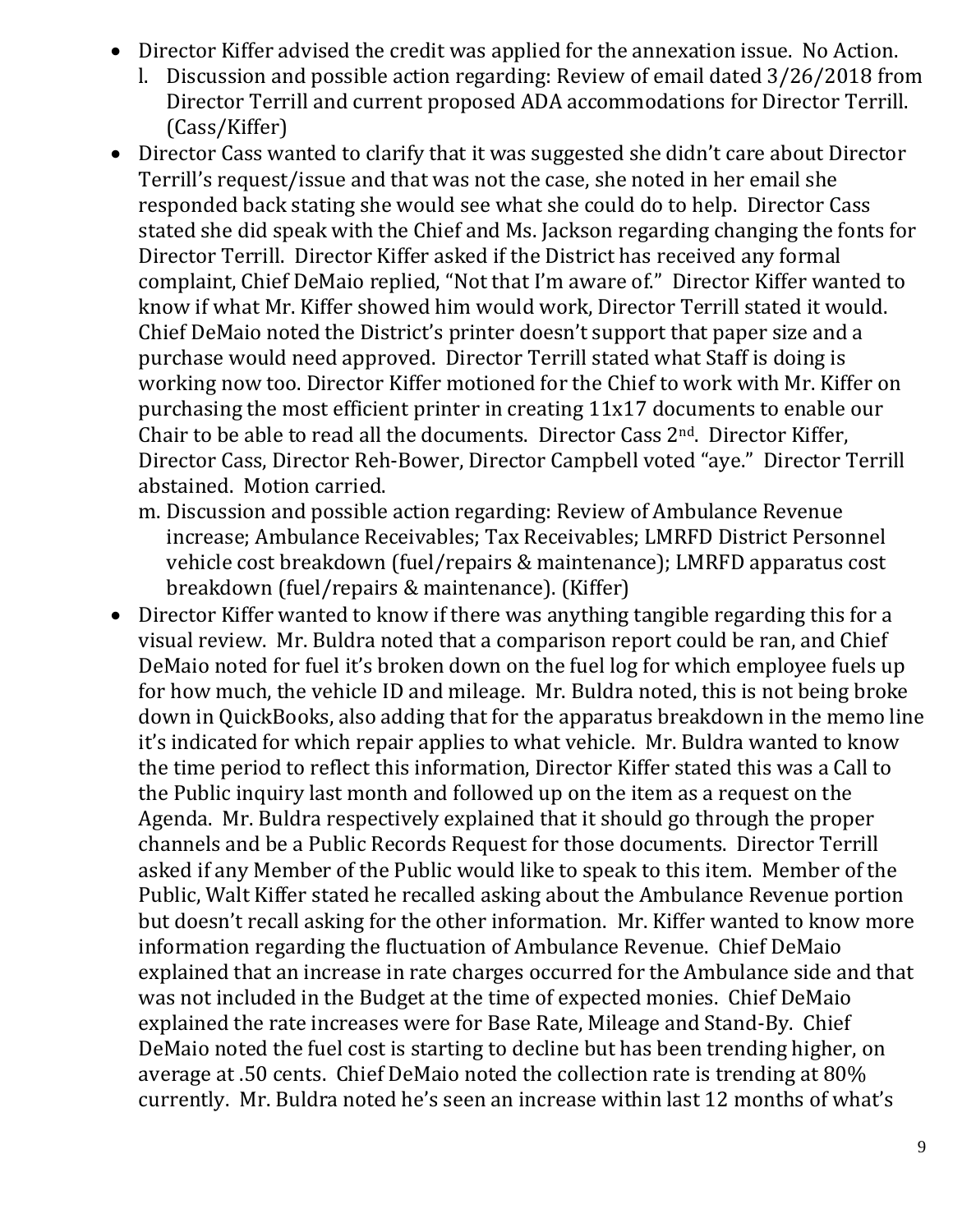being charged and collected. Mr. Buldra noted when the Budget is prepared, we try to be conservative in areas, because there are unknown expectancies, noting he does increase the Budget in review of historical volume. No Action.

- n. Discussion and possible action regarding: LMRFD current Board By-Laws review; possible adoption of draft revised LMRFD By-Laws and Rules of Procedures; Grandfather in clause. (Cass/Kiffer)
- Director Kiffer wanted advice from the Attorney on what items can be considered and applied as "Grandfathered-In." Item tabled.
	- o. Discussion and possible action regarding: A.R.S. 48-805 Section B, Item E; additional charge associated. (Reh-Bower)
- Director Reh-Bower inquired about access to QuickBooks to review financial documents, such as payroll and to also have reports accessible for funding research. Director Reh-Bower explained these reports could help gather information for other funding for LMRFD. Mr. Buldra stated that QuickBooks access would be 'read-only' and there's a \$500.00 (one-time) fee for a license and a monthly fee for server use of approximately \$45.00. Mr. Buldra also explained release of material is not suggested unless it's after month-end closes out and all reports are accurate, if any reports are provided prior to month-end they should be through a Records Request. Director Reh-Bower stated she was looking to go back 12 months' for collected data, to present to "somebody." Director Reh-Bower stated she was using 2015 information, Director Cass inquired how she had 2015 information, if she did a Records Request. Director Reh-Bower explained, it was public record at the time. The Board ensued in discussion regarding the fees associated with this request. Director Cass asked if Director Reh-Bower was going to provide a list to the Board on what she was going to do with the information, along with Organizations. Director Reh-Bower read aloud a prepared document indicating in summarization she is prepared to make changes at the County and State level, notably requiring all properties to pay into the District, also having Policies and Procedures in place for the longevity of the District, and better management of funds before pursing additional tax dollars. Director Reh-Bower further read, noting that prior Interim (*temp*) Chief Moore and Administrator Mr. Flynn succeeded at a State level in lobbying for a County-Wide Fire District, but it failed at the Board of Supervisor level, stating they didn't have an appetite for it at that time, "it's time the County Board of Supervisors get an appetite." Director Reh-Bower noted the LMRFD tax-payers are burdened by the tourists. Chief DeMaio asked if Director Reh-Bower had stated a County-Wide Fire District. Director Reh-Bower indicated, that's what they were going for, noting it's not specifically something she would try for, also adding that it's an option. Director Reh-Bower stated she's looking for Legislative changes. Director Kiffer wanted clarification and asked, "you're looking for specific information to secure additional funding for the Fire District?" Director Reh-Bower replied, "Absolutely." Director Reh-Bower noted, specific organizations would be for example Kingman Dispatch and the call logs for HWY-93, noting that pulling 2 guys out of our District can cause a burden, she included Revenue on a monthly basis and Personnel Cost Analysis (showing cost for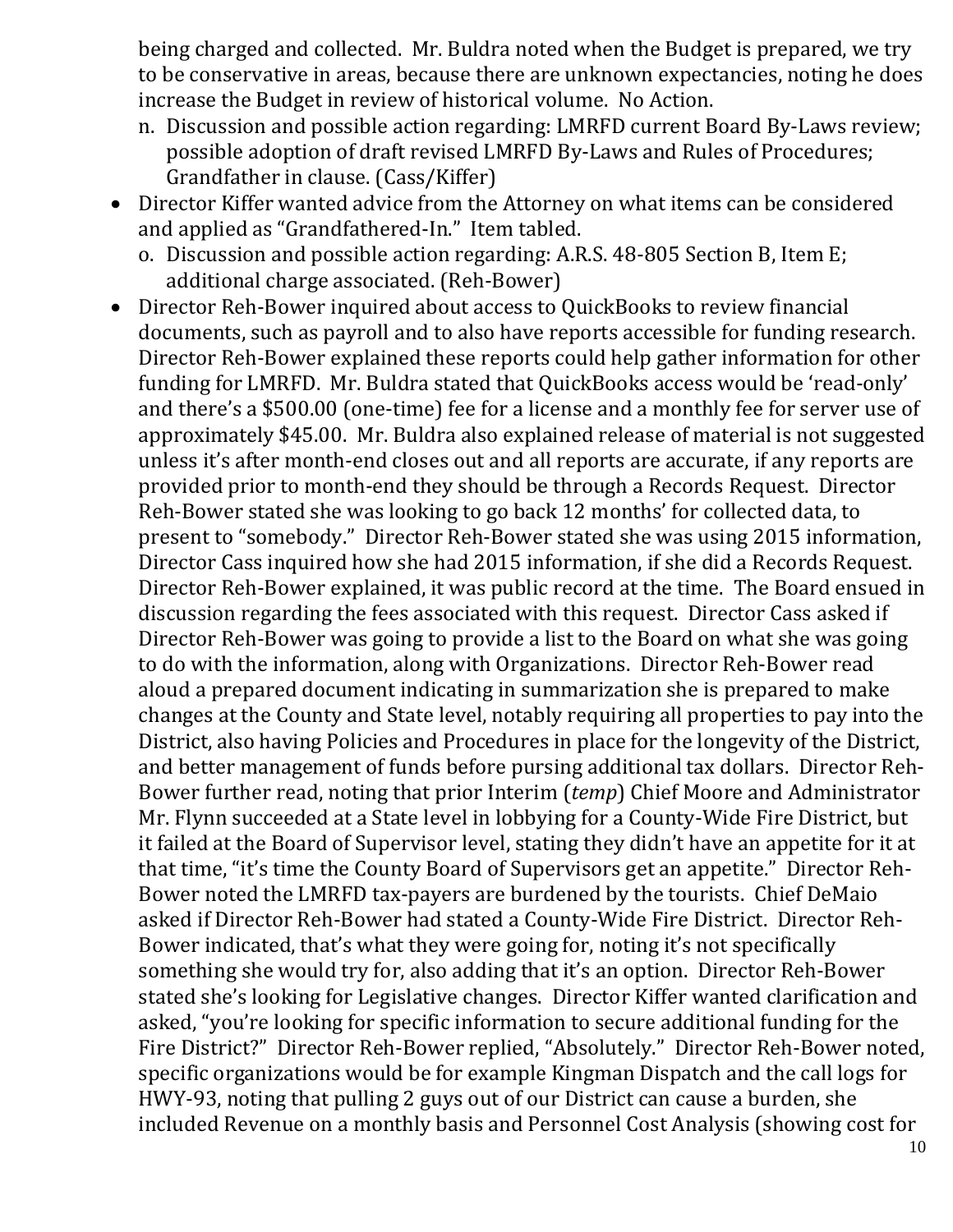Personnel in different zones; HWY-93, Meadview, etc.). Chief DeMaio advised the collection rate is at 80% currently for LMRFD. Chief DeMaio noted he's been providing the Run-Report for HWY 93 in his Chief's Report and what the Board should focus on is the District has a CON with the State of AZ, regardless of the number of runs, or fuel cost, the District is bound to respond to those areas, adding the CON covers approximately 2000 sq. miles. and is a for profit CON. Chief DeMaio explained those calls are being billed for, unless they are a false call. Director Reh-Bower stated, that's not the issue, clarifying the concern/issue is that LMRFD should be receiving funding from somewhere else to help support that. Member of the public asked to speak, Chair Terrill granted request. Mr. Knisely asked about the 80% collection rate, if it included the HWY-93 calls. Chief DeMaio stated the collection rate of 80% is overall, including HWY-93. Chief DeMaio advised you will never see 100%, nobody ever does, explaining that even AMR (River Medical) was surprised LMRFD is receiving such a high collection rate. Chief DeMaio explained the collection rates aren't broken down by area. Director Reh-Bower noted that is one of the breakdowns that would be helpful, noting that in 2015 30% of those calls were on HWY-93 and 51% of those were collected (data from MediClaim). Director Reh-Bower noted it was less collected on the HWY. Chief DeMaio stated that report and collection rate (of 2015) isn't indicating false calls/dry runs, etc. Director Reh-Bower stated, these calls were billable from MediClaim, they don't report calls that aren't able to be billed. Director Cass asked if Director Reh-Bower was wanting MediClaim Reports also, Director Reh-Bower acknowledged that as part of the request. Mr. Buldra stated, we don't have access to MediClaim files, we can get reports, upon request. Director Cass asked if that would cost anything, Mr. Buldra didn't know, stating he doesn't work for them. Director Cass stated, that's one of her questions if they would charge extra for what Director Reh-Bower is wanting to know. Member of the Public, Christine Baker was acknowledged to speak by Chair Terrill. Ms. Baker inquired about the \$45 per month for server access, asking who gets that money. Mr. Buldra advised that LMRFD has an IT company that hosts our QuickBooks file and that's their rate for server access. Ms. Baker stated, "that is a giant rip off." Mr. Buldra advised it's very affordable. Director Reh-Bower stated she didn't recall this, Mr. Buldra stated that's what we set up with Mr. Flynn, also advising it's a lot cheaper than a server. No Action.

- p. Discussion and possible action regarding: LMRFD Board of Directors access to financial documents; additional documents and fee for preparation from Mr. Buldra. (Reh-Bower)
- Item included with Item O. No Action.
	- q. Discussion and possible action regarding: Review of LMRFD payroll procedures. (Reh-Bower)
- Director Reh-Bower stated she understood there was a situation and there were payroll weaknesses, asking what the procedures are. Chief DeMaio explained the process as; he does the scheduling for the District, at the end of a pay-period the time sheets are turned in by employees, he then reviews the time sheets with the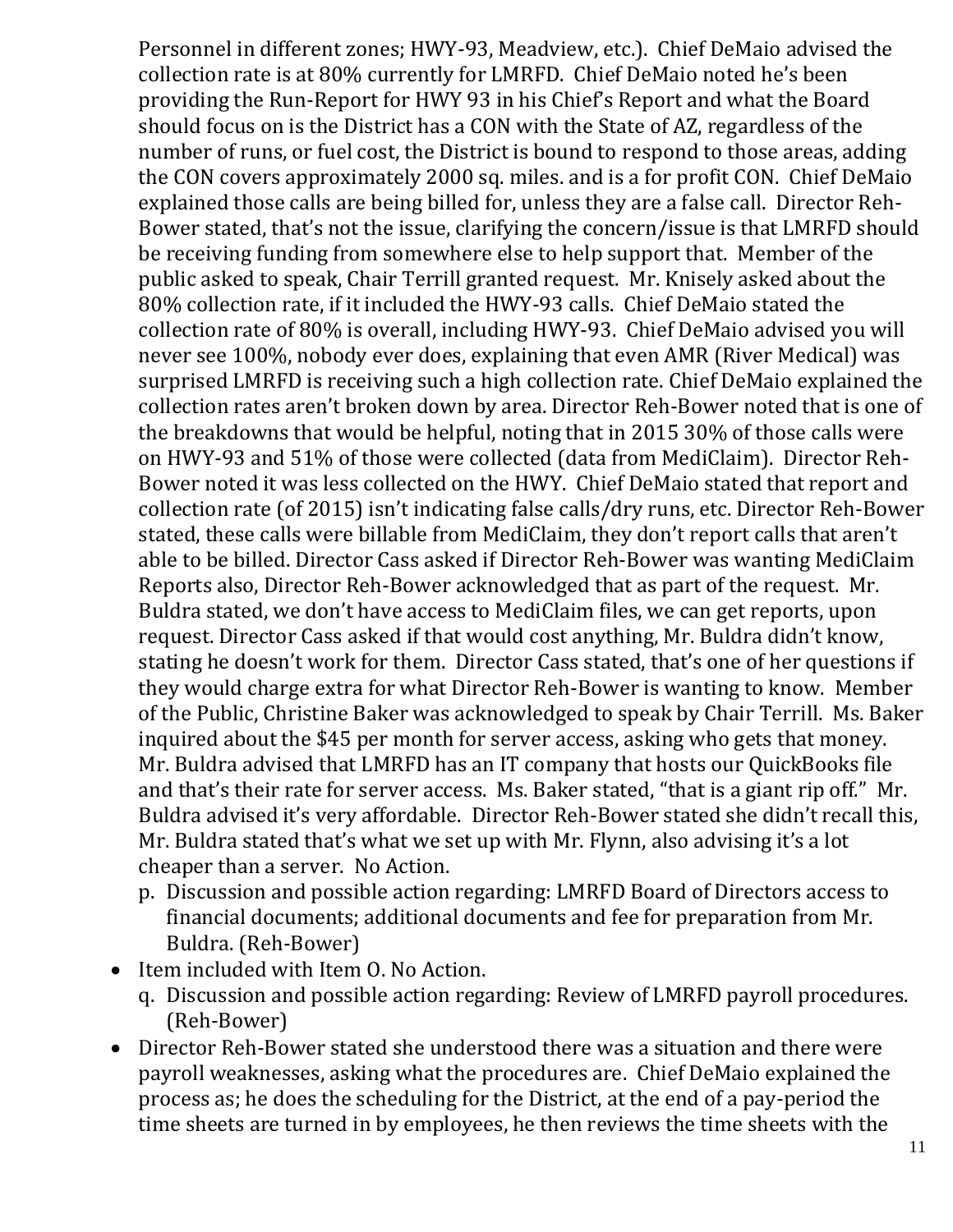schedule (matching to days listed/worked), total hours are calculated and signed, each pay period folder contains the time sheets and schedule, all the information is sent to Ms. Jackson and she double checks it and then inputs it into QuickBooks for processing, she sends the Payroll Report back (to Chief DeMaio) for matching of what was input (hours, etc.), then the Payroll Report is sent to Mr. Buldra for review and once Mr. Buldra and Chief DeMaio sign off on it, Ms. Jackson completes Payroll. Director Reh-Bower stated, "ok, it sounds like you're pretty well covered." Director Reh-Bower asked if that what was happening previously. Chief DeMaio stated there was a gap, and once found and with any situation, we will exploit that gap and the situation was taken care of. Chief DeMaio explained Internal Controls and Procedures were put in place, to make sure that gap was closed. No Action.

- r. Discussion and possible action regarding: Secure Payroll and Receivables functions for LMRFD. (Reh-Bower)
- Director Reh-Bower inquired about Payroll and Receivables being at an unsecured location. Chief DeMaio stated, Payroll doesn't leave the Office, there are no Receivables (checks, bills, etc.) that leave the Office, adding that they are in the Office at all times. Director Reh-Bower stated she understands Payroll is done at a private location on a private computer. Chief DeMaio replied, "no," clarifying it's done via TeamViewer on the sever that Mr. Buldra was talking about with QuickBooks. Director Reh-Bower wanted to know, "if the person doing Payroll were to die, if there was a back-up person". Chief DeMaio advised Mr. Buldra, adding that Director Reh-Bower has been attending the Board Meetings for a long time and Director Kiffer has addressed this matter previously, with research to outside resources. Chief DeMaio noted if it was an immediate emergency, Mr. Buldra and himself would handle Payroll, if it became a long-term basis, they would come to the Board for contracting out. Director Reh-Bower wanted to know what would happen if Payroll was moved to Mr. Buldra permanently, asking "can we just do that?" Chief DeMaio responded, noting Mr. Buldra's fees for Payroll were quite high. Director Reh-Bower indicated she assumed Mr. Buldra was already doing quite a bit of the work. Chief DeMaio stated, when Director Reh-Bower was employed by the District she took the laptop and documents to her home, asking if that was correct. Director Reh-Bower stated, she took the laptop home, adding that the documents all remained at the Office/Station. Chief DeMaio explained he doesn't feel that we are doing anything different now, noting the laptop doesn't leave the Office, we Teamview in and Director Reh-Bower was shown that function when she listened to the recording. Chief DeMaio explained Ms. Jackson is on the District server, and the District's computers, with access via Teamviewer. Director Reh-Bower wanted to know if that was all secured. Chief DeMaio acknowledged that it's all secured. Chief DeMaio further explained that no documents leave the District Office, unless there is necessity and he hasn't found necessity yet. Chief DeMaio explained he handles the Receivables function of getting the mail, (separating payables and deposits), explaining he copies the information for MediClaim Data Services and sends that to them, all checks are deposited with records in the Office. Director Kiffer stated, with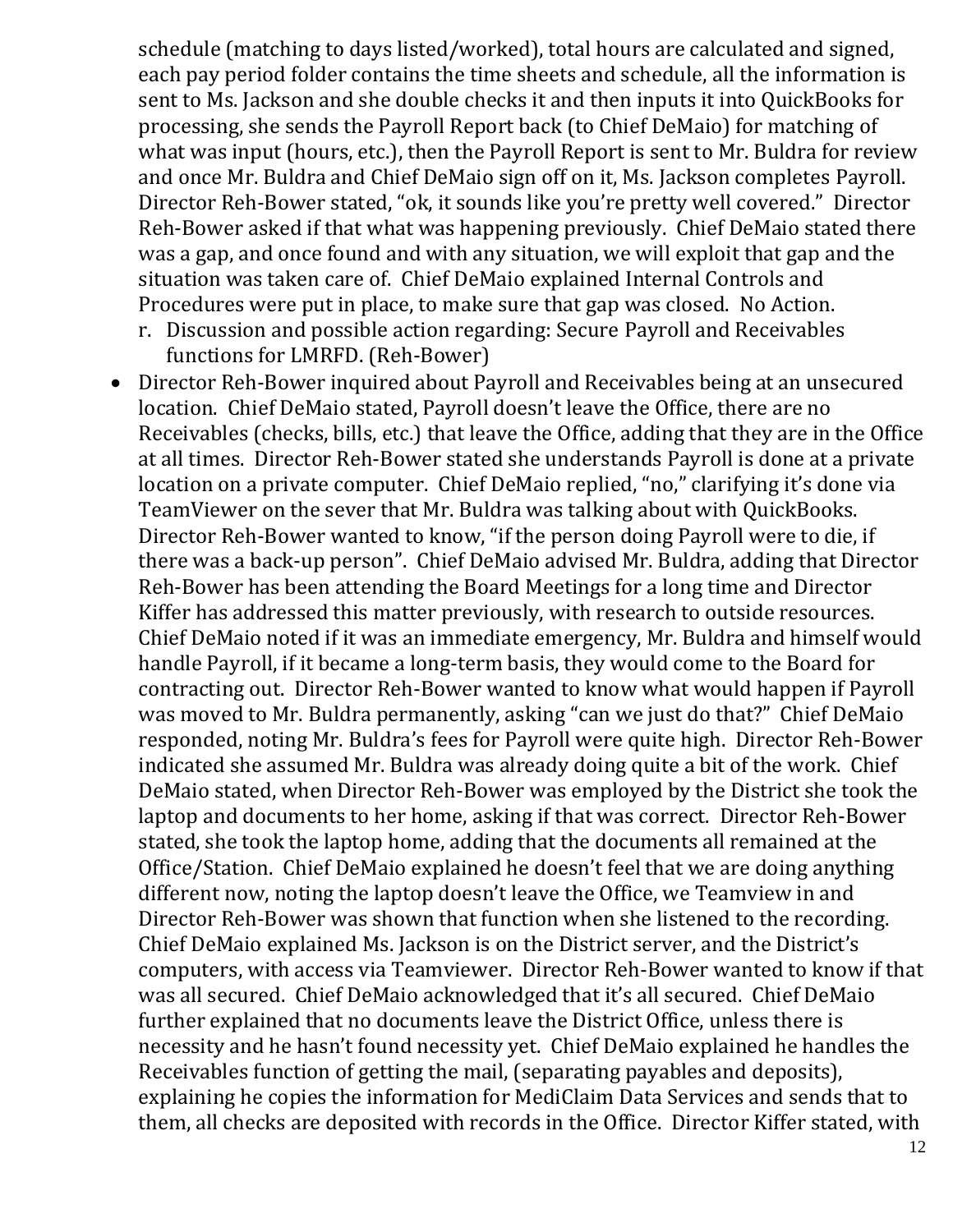note to Mr. Buldra being more expensive for Payroll function, we've never done a comparison with cost of Mr. Buldra vs. the Administrative Assistant. Director Kiffer stated she wanted to go on record with that, noting it's just been a blanket statement. Chief DeMaio and Mr. Buldra advised a prepared cost statement of that was provided. Director Kiffer acknowledged that, adding we've never looked at what that cost is compared to what we are paying someone else do to those services, stating it's not just salary it's all the other costs that go with it. Director Kiffer explained she didn't want anyone to think the Board just ignored it, it's been a blanket statement and wanted to be clear about that. Member of the Pubic, David Anthony requested to speak, permission granted by Chair Terrill. Mr. Anthony wanted to know if the Chief was the only one with access with everything being secured. Chief DeMaio stated he was and that everything is locked up in the Office, including the keys. Mr. Anthony thanked him and stated he's been there when nobody was around and wanted to make sure nothing was just laying out in the open. Chief DeMaio noted it's all locked up, not laying around anywhere. No Action.

- s. Discussion and possible action regarding: Clerk of LMRFD to perform email/media release of (Agenda's, Minutes & Public Notices) from public contact list. (Reh-Bower)
- Director Reh-Bower requested permission to supply emails out to Public Citizens with Agendas, Minutes and Notices. Director Reh-Bower noted there's elderly/disabled people who can't make a Meeting or to the posting locations and this could be helpful to them. The Board ensued in discussion with stipulations that it would be Agendas, Minutes, and Notices, not contain any personal commentary, or release of other materials. Director Cass questioned setting the precedence as Clerk in performing this and another Clerk for the Board may not want to or be capable. Director Reh-Bower stated, the Board could remove it at that time. Discussion ensued regarding email space and a 'no return to sender' enclosure on the emails, also listing Director Reh-Bower's email contact on the Website for the Public to request to be on the Contact List. Discussion ensued about email space and other alternatives, such as a separate email for this type of correspondence. Director Kiffer motioned that the current Clerk of the LMRFD be able to send via email to the people who've requested the information; Agenda's, Minute's, and Public Notices. Director Cass 2nd. Director Kiffer, Director Cass, Director Reh-Bower, Director Campbell and Director Terrill voted "aye." Motion carried, unanimously.
	- t. Discussion and possible action regarding: Siren Act 2018; research/information. (Reh-Bower)
- Chief DeMaio stated there's a lot of information about this, it's connected to the Farm Act 2018, but there is no portal yet to apply for the Grant, which there is a total of 10 million in funding for the United States. The Siren Act stands for Supporting and Improving Rural Emergency Services Needs. Chief DeMaio noted this is written into the Farm Act, it is not its own separate thing, and tentatively set to kick-off in 2023. Chief DeMaio stated he's asked which Governmental Agency would have this available to apply for, noting it's not been opened up/available yet. Director Reh-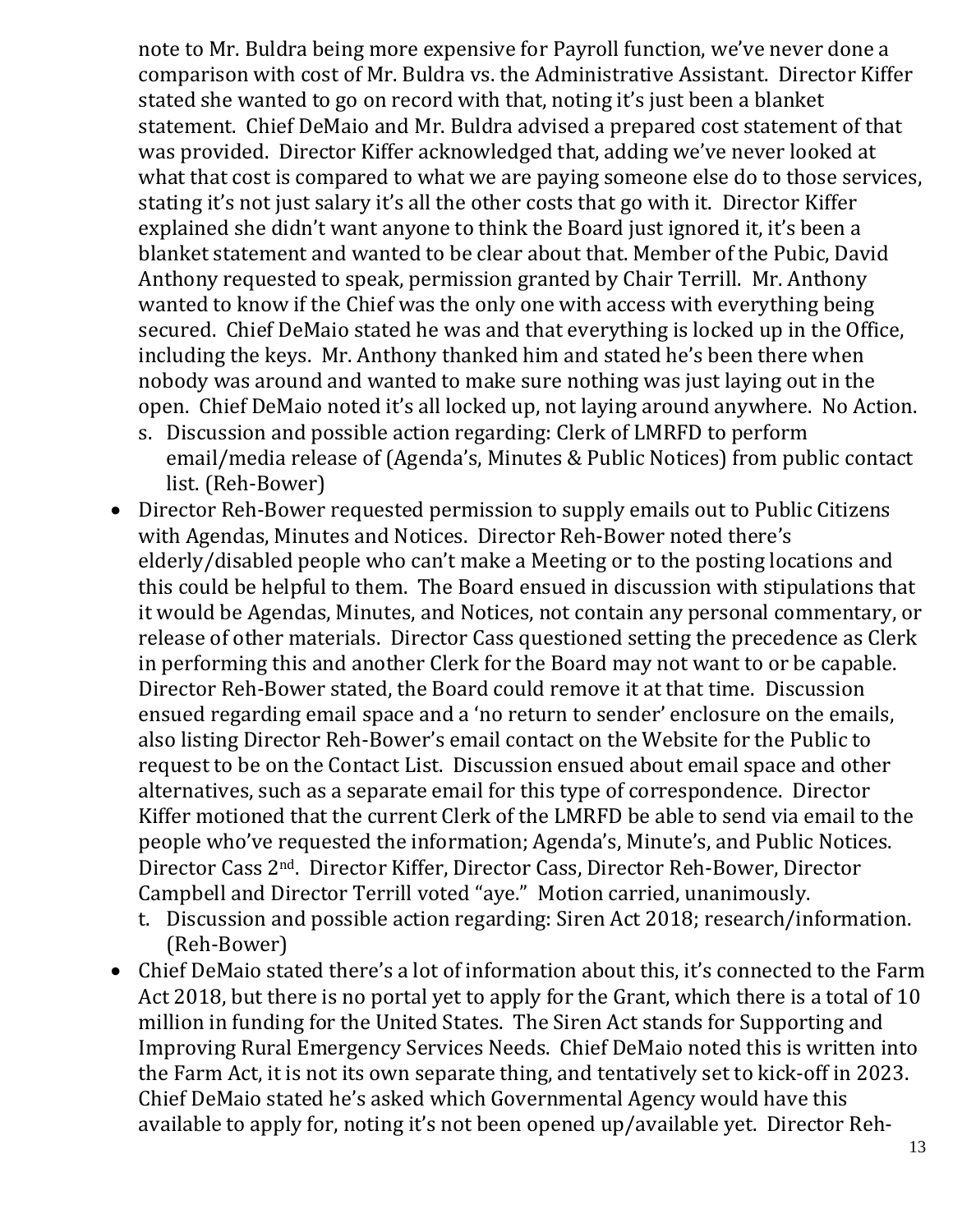Bower suggested for the Chief to continue his research on it, they both agreed. Chief DeMaio stated he would report on this again next month and if nothing has changed, he would report on it when more information is available. Item tabled.

- u. Discussion and possible action regarding: Resolution 2019-001; Annexation into LMRFD; Baxter property. (Administration)
- Item tabled due to Legal Counsel email received/Chief to research.
	- v. Discussion and possible action regarding: Approval for Fire Chief to sign a document from Title Company to release any information regarding LMRFD District owned property/properties to the Fire Chief for further information/research. (Administration)
- Chief DeMaio requested permission from the Board to sign documentation provided by Chicago Title for them to release any information pertaining to LMRFD properties (i.e. titles, liens, deeds, etc.) and the cost is \$347.00 for the insured material. Chief DeMaio stated they will do a conditional report for free, but it's uninsured. Director Kiffer suggested looking at that report first, before paying for the insured portion that may contain limitations. Director Kiffer wanted to know who has been paying taxes on these properties. Chief DeMaio stated LMRFD is exempt for being a Governmental Agency. Director Kiffer motioned for the Chief to enter the Agreement with the Title Company to do the free search and the Board to review that search to make a determination at a later date. Director Campbell 2nd. Director Kiffer, Director Terrill, Director Cass, Director Reh-Bower and Director Campbell voted "aye." Motion carried, unanimously.

w. Discussion and possible action regarding: Subscription to NTN Database (for LMRFD Suppression Personnel). (Administration)

- Chief DeMaio explained this is for the National Testing Network Database, this is something many other agencies are using in terms of hiring Fire Personnel, it includes the Physical Agility Testing, Drug Screens, Written Exams, etc. Chief DeMaio explained for example hiring 5 people listing certain criteria and they will pull that from their Database. Chief DeMaio advised they have not returned a quote back, he noted that BHCFD, GVFD, NACFD, KFD, etc. are all using this Database, the cost is based on District/Department size. Item tabled.
	- x. Discussion and possible action regarding: Special Meeting date/time and location for Board & Staff to review AFDA Winter Conference 2019. (Kiffer)
- Director Kiffer requested a Special Meeting to discuss the information learned at AFDA and see what the Board and Staff may want to apply. The Board agreed on 2/14/18 at 1:00 p.m. for a Special Meeting.

# **8) CONSIDERATION OF FUTURE AGENDA ITEMS.**

- All tabled items will automatically move to following month's Regular Meeting, unless noted otherwise and/or pending more information.
- Annexation Issue (Sherwood Email)
- **·** PSPRS Liability